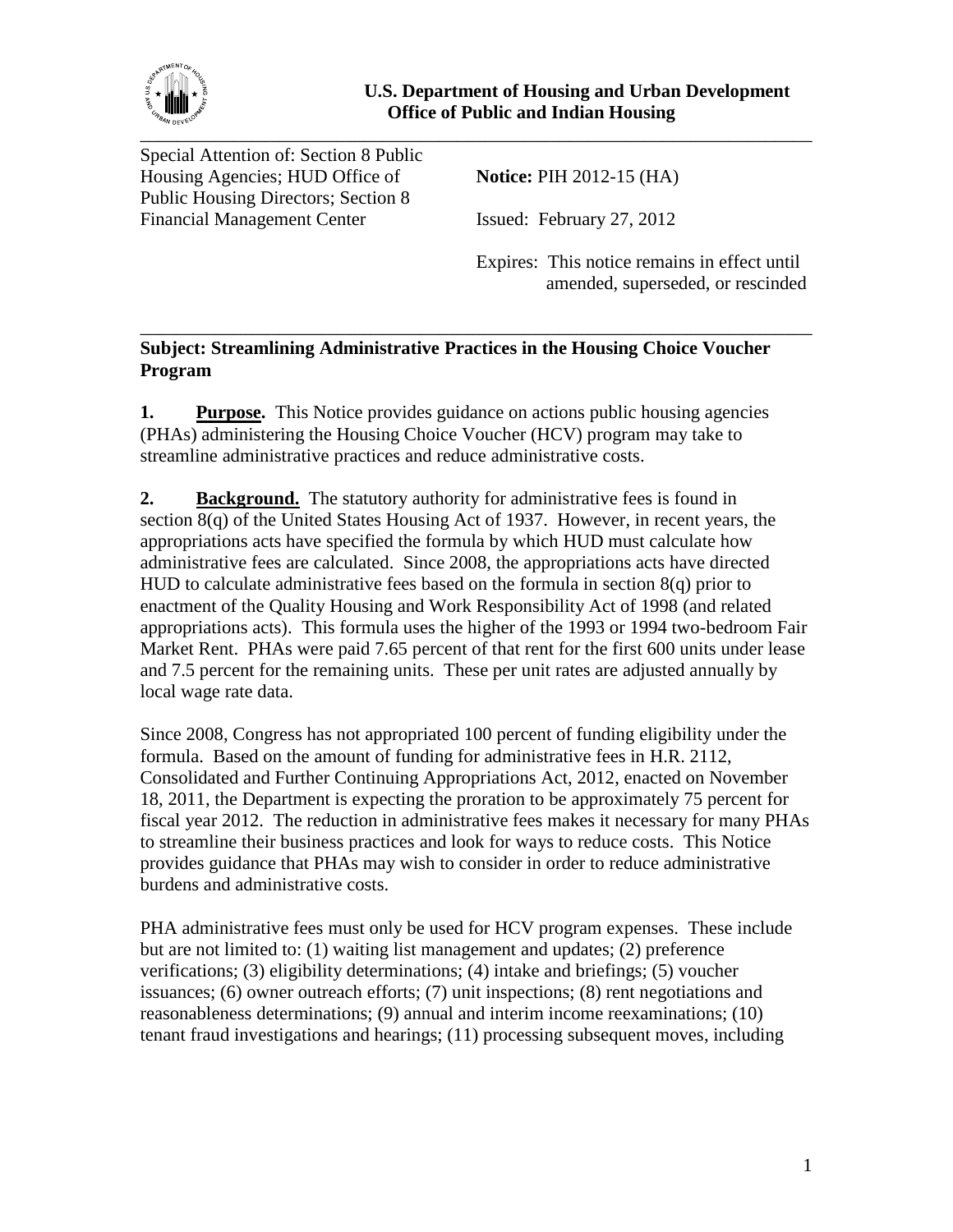portability moves outside the PHA jurisdiction; (12) the costs associated with making housing assistance payments to owners; and (13) monthly reporting in HUD systems (VMS, PIC, FASS, SEMAP).

**3. PHA Actions to Reduce HCV Administrative Costs**. The following cost-saving measures are optional and have varying degrees of impact on each PHA. The PHA should consider the impact of each action prior to implementation. PHAs must continue to comply with all program requirements, regardless of whether the PHA is experiencing financial difficulties, and regardless of what cost savings measures are taken. This is not intended to be an exhaustive list of PHA cost savings actions.

- **a. Use of Upfront Income Verification (UIV) Tools.** UIV is the verification of income, before or during a family reexamination, through an independent source that systematically and uniformly maintains income information in computerized form for a large number of individuals. The use of UIV tools can reduce the administrative time spent verifying income of participants because time-consuming third party verification methods can be avoided. UIV tools include but are not limited to the EIV System, the Work Number, and Advanced HR Solutions. PHAs should review Notice PIH 2010-19, [Administrative Guidance for Effective and Mandated Use of the Enterprise](http://portal.hud.gov/hudportal/documents/huddoc?id=10-19pihn.doc)  [Income Verification \(EIV\) System,](http://portal.hud.gov/hudportal/documents/huddoc?id=10-19pihn.doc) and further revisions or extensions for compliance with EIV requirements.
- **b. Verifying HQS Deficiencies Remotely for Annual or Interim Inspections.**  If the PHA determines that a unit does not meet the Housing Quality Standards (HQS) requirements during an annual or interim inspection, verification that the deficiencies are corrected may be done by means other than a re-inspection. The regulation at 24 CFR  $982.404(a)(3)$  states that the PHA must verify the correction of deficiencies but does not prescribe a particular method. For example, a PHA might accept an owner's certification, a receipt from a vendor, a photo of the repair or tenant confirmation that required repairs are complete and then verify that action at the next on-site inspection. Further, a PHA might tie the verification process to the severity of corrections needed and/or its experience with the owner and property. PHAs must include in the PHA's Administrative Plan how the PHA will verify the correction of HQS deficiencies.

In the case of initial inspections, the PHA is required to conduct an actual follow-up on-site inspection if the unit does not pass HQS pursuant to the initial inspection. Additionally, in the case of project based vouchers, the PHA is required to conduct follow-up inspections to determine if the HQS deficiency is corrected pursuant to 24 CFR 983.103(e)(2). Please refer to Notice PIH 2011-29 for additional information related to HQS inspections.

**c. Separating the Annual HQS Inspection from the Annual Reexamination of Income.** Many PHAs time the annual HQS inspections to coincide with the tenant's annual reexamination of income. However, this is not a regulatory requirement and may not be the most efficient method of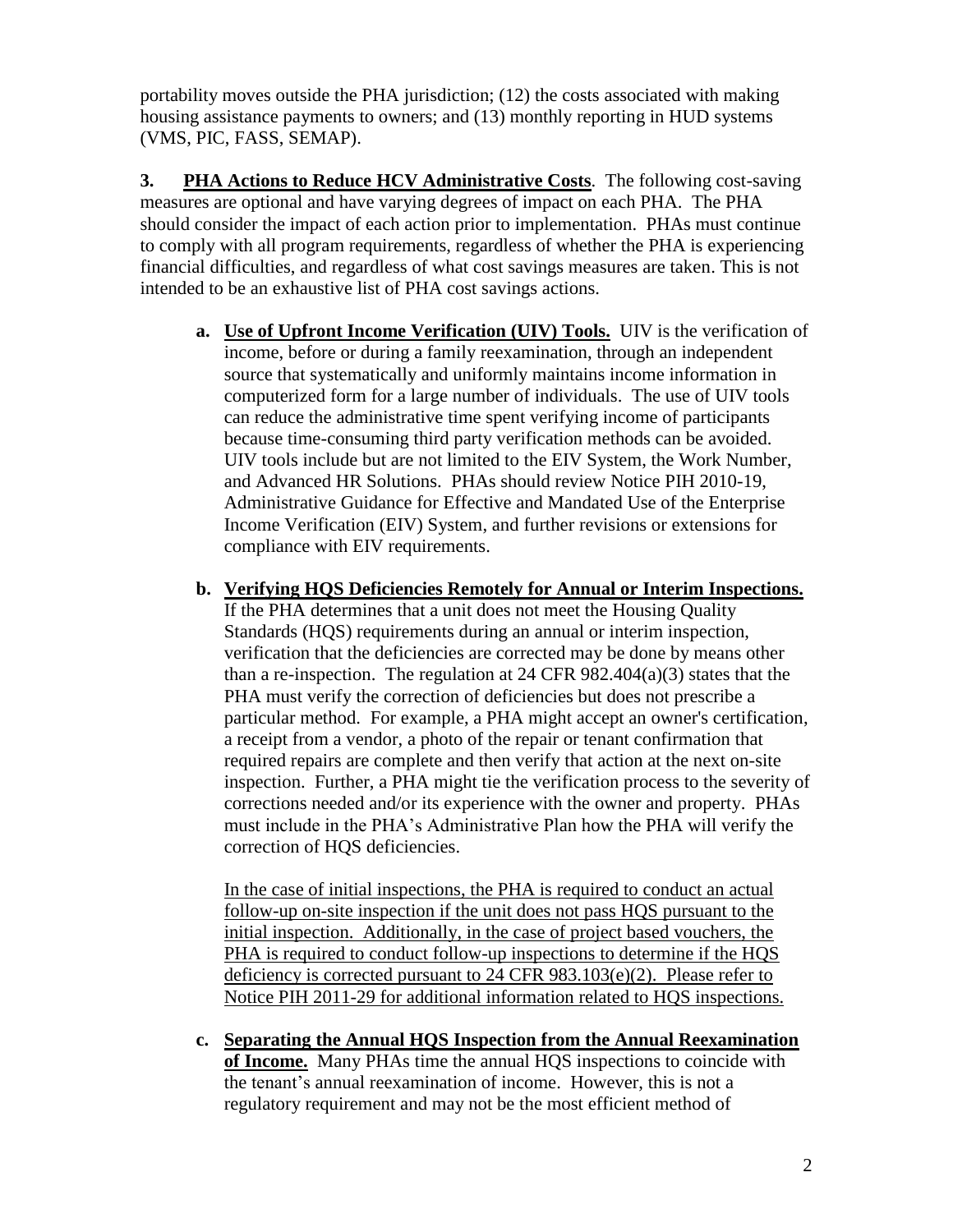completing annual HQS inspections. Separating these two functions may allow a PHA to schedule inspections based on geographic areas resulting in a more efficient use of staff time and a reduction in transportation costs.

PHAs should be aware that implementing this step would require the submission of an additional form HUD-50058, Family Report, into the PIC system. In accordance with Notice PIH 2010-25, Timely Reporting Requirements of the Family Report (form HUD-50058 and form HUD-50058 MTW), and any subsequent revisions, the Department has determined that reports must be submitted no later than 60 calendar days from the effective date of **any** action recorded on line 2b of the form HUD-50058 or form HUD-50058 MTW.

**d. Eliminating Interim Reexaminations for Increases in Income.** PHAs may wish to consider the administrative costs of processing interim increases in income compared to the reduction in HAP expenses. Although many PHAs conduct interim reexaminations for increases in participant's income, the regulations do not require this action. The regulations at 24 CFR 982.516 require a PHA to develop policies prescribing when and under what conditions the family must report a change in family income or composition. Therefore, a PHA may adopt policies that do not require families to report increases in income until the next annual reexamination.

PHAs should consider the impact on the PHA's HAP expenses before implementing such a policy. For example, a PHA might conduct an analysis of the previous year's interim reexaminations to determine the effect on HAP expenses before the PHA takes any action.

Another alternative is to implement a policy where the PHA only requires the family to report an increase in income above a set threshold. This policy would decrease the number of interim reexaminations that the PHA must conduct. This approach creates a balance between the staff resources required to conduct the interim reexamination and the reduction in HAP expenses for the PHA. For example, a PHA could require an increase of at least \$5,000 in annual income before a family is required to report a change and the PHA conducts an interim reexamination.

PHAs are required to include in their Administrative Plan their policy on when an interim reexamination will be conducted. PHAs must conduct an interim reexamination if requested by the family due to a change in income or family composition.

**e. Closing the Waiting List.** If a PHA has sufficient applicants on its waiting list to house families for a reasonable period of time based on past leasing rates, the PHA may close the waiting list to reduce the administrative tasks associated with accepting and processing applications. The PHA must comply with the requirements established in 24 CFR 982.206 for opening and closing the waiting list.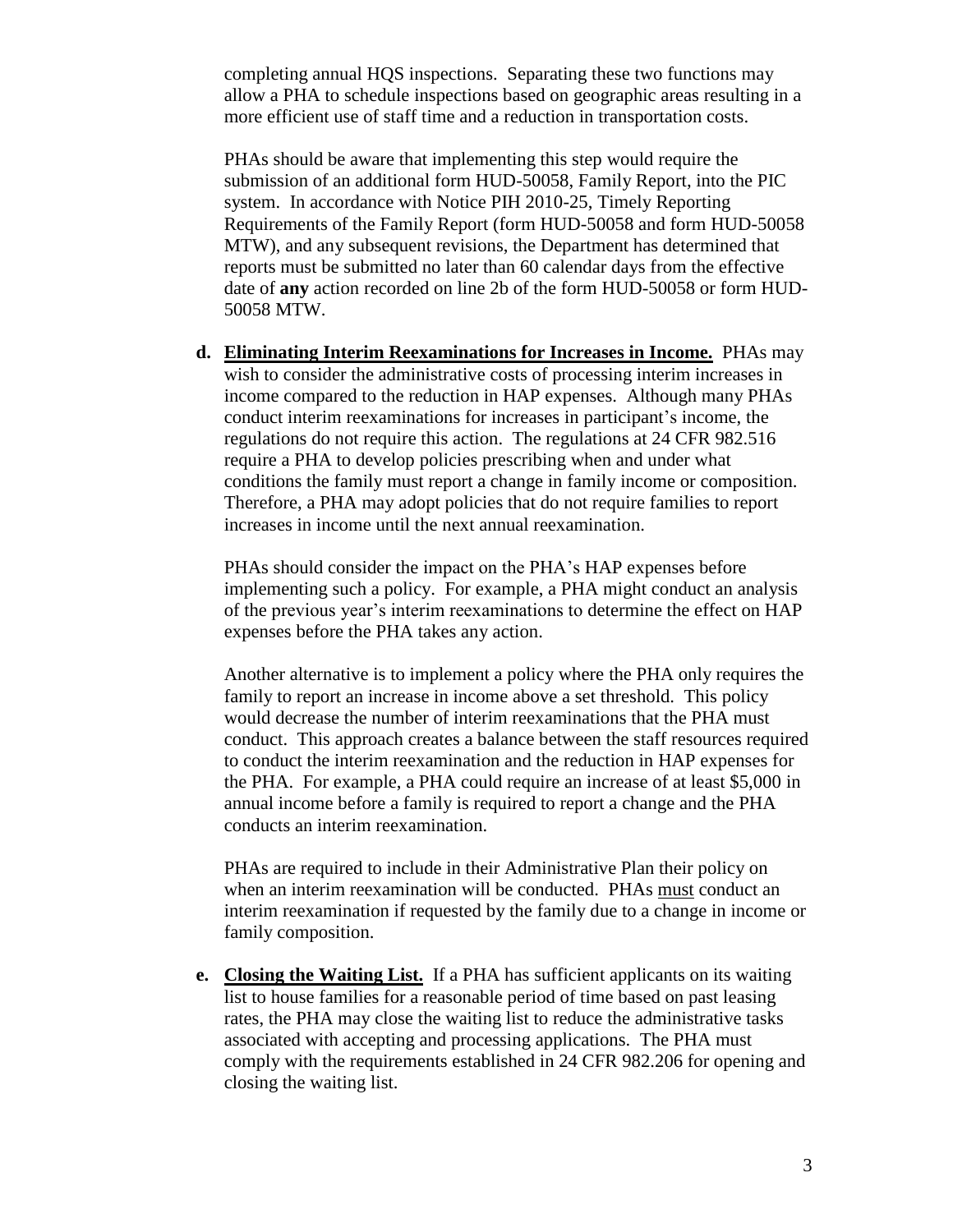- **f. Eliminating Waiting List Preferences.** The establishment of local preferences for the selection of families admitted to the program is a PHA option. PHAs needing to reduce administrative burdens could elect to eliminate all local preferences and house families solely by the date and time of the application. This approach eliminates the staff time needed to verify the preferences and the on-going monitoring of the waiting list to ensure compliance with the preference system. The PHA would be required to amend the Administrative Plan to reflect the policy adopted.
- **g. Conducting Group Briefing Sessions**. The regulations at 24 CFR 982.301 outline the requirements of a PHA briefing for families selected to participate in the tenant-based program. The regulations do not prohibit a PHA from conducting these briefings in a group setting. Many PHAs follow this approach and it significantly reduces the amount of time PHA staff spends on the voucher briefing and issuance process.

## **h. Eliminating the Process of Screening Families for Tenant Suitability.**

Screening families for suitability for tenancy is discretionary for PHAs as stated in 24 CFR 982.307. Owners are responsible for screening families on the basis of their tenancy history and may include factors such as: payment of rent and utility bills; caring for a unit and premises; respecting the rights of other residents to the peaceful enjoyment of their housing; drug related criminal activity or other criminal activity that is a threat to the health, safety or property of others; and compliance with other essential conditions of tenancy. The PHA's Administrative Plan must state the policies on screening applicants for suitability.

The PHA must comply with the requirements outlined in 24 CFR 982.553, Denial of Admission and Termination of Assistance for Criminals and Alcohol Abusers, when determining eligibility for an applicant or participant.

- **i. Absorbing Portability Vouchers**. In order to reduce the administrative task associated with portability billing arrangements, a PHA may absorb incoming portability families as long as they are financially able to do so. A receiving PHA cannot "absorb" a family into its HCV program until it executes a HAP contract on behalf of the family that moves to a new unit. PHAs may not engage in sham or fake portability paperwork exercises in an attempt to address their utilization or leasing problems. If the family is not placed under a HAP contract for a new unit in the receiving PHA's jurisdiction, the receiving PHA cannot absorb the family. PHAs should refer to Notice PIH 2011-3 for additional guidance on portability.
- **j. Limiting Portability and Moves within the PHA Jurisdiction**. The HCV program regulations at 24 CFR § 982.314(c) allow PHAs to adopt policies that prohibit moves during the initial lease term and prohibit more than one move by the family during any one year period. A PHA may only deny a move where the requested move is voluntary. A PHA must not deny moves for a unit that does not pass HQS or for a family requesting assistance under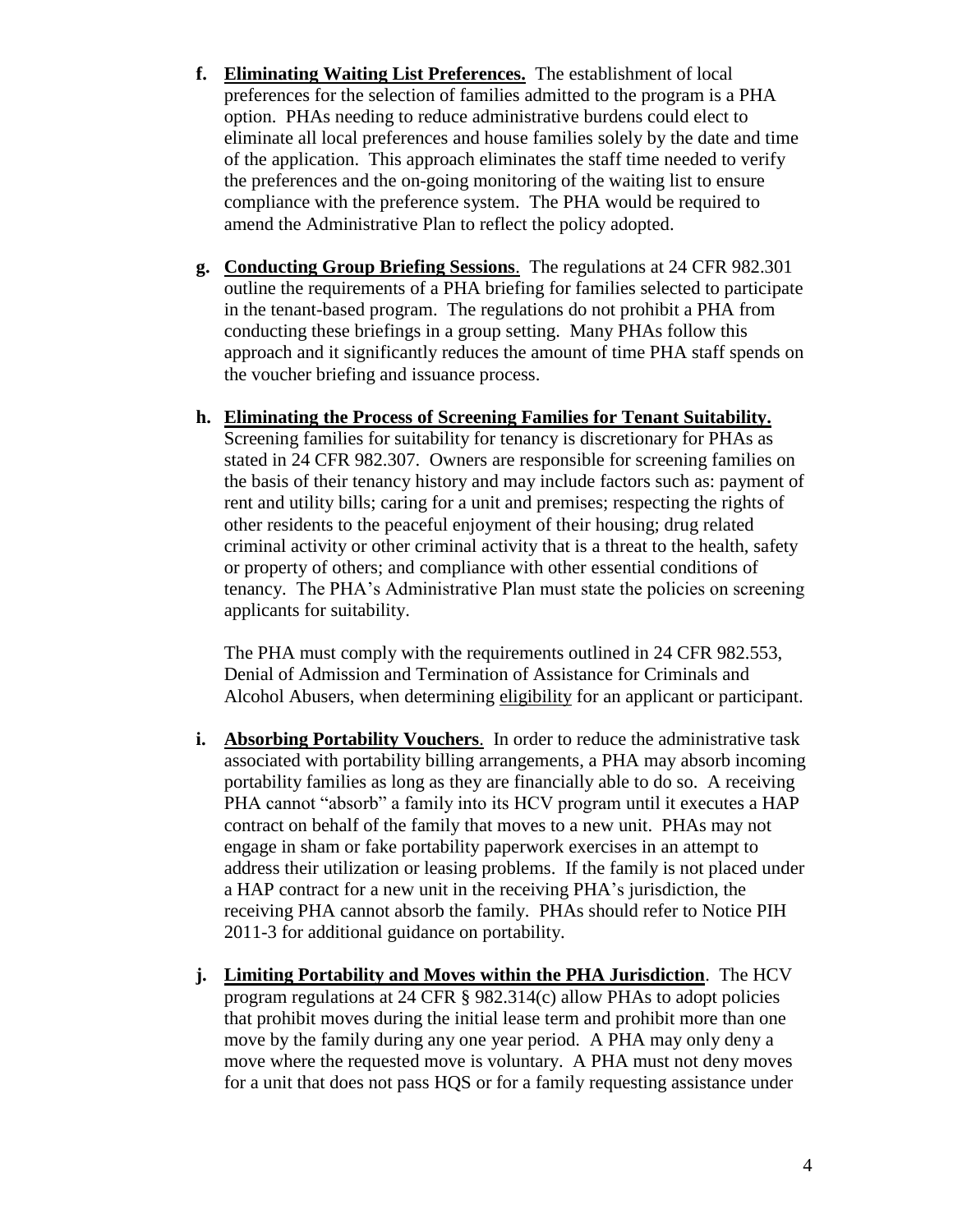the Violence Against Women Act (VAWA). PHAs should refer to Notice PIH 2011-3 for additional guidance on portability.

- **k. Streamlining the Reexamination Process.** PHAs should review their policies and procedures for conducting annual reexaminations of income to remove unnecessary steps. Removing unnecessary steps will reduce the amount of time spent on the annual reexamination process and allow staff to complete other responsibilities.
	- The PHA should collect certain documents only at initial occupancy such  $\bullet$ as birth certificates and declarations of U.S. citizenship. However, HUD staff often sees multiple copies of these documents in tenant files because the PHA is collecting them unnecessarily at each annual reexamination.
	- Notice PIH 2010-19, Administrative Guidance for Effective and Mandated Use of the Enterprise Income Verification (EIV) System, page 4, which is extended by Notice PIH 2011-25, provides updated information regarding written third party verification that can reduce the administrative burden of verifying income. The Notice clarifies that Written Third Party Verification, (Level 4**),** can be an original or authentic document generated by a third party source dated either within the 60-day period preceding the reexamination or PHA request date and that such documentation may be in the possession of the tenant (or applicant). In the past, written third party verification had to come directly from the source and could not be in the tenant's possession. It is the Department's position that such tenant-provided documents are written third party verification since these documents originated from a third party source. The PHA may, at its discretion, reject any tenant-provided documents and follow up directly with the source to obtain necessary verification of information.

Examples of acceptable tenant-provided documentation (generated by a third party source) include, but are not limited to: pay stubs, payroll summary report, employer notice/letter of hire/termination, SSA benefit verification letter, bank statements, child support payment stubs, welfare benefit letters and/or printouts, and unemployment monetary benefit notices. Current acceptable tenant-provided documents must be used for income and rent determinations. Please refer to Notice PIH 2010-19 for complete details.

Notice PIH 2010-19, page 5, also makes an exception to obtaining third  $\bullet$ party verification for assets and expenses when: (1) the asset or expense to be verified is not a significant amount and would have minimum impact on the total tenant payment (TTP) **and** the PHA is able to verify the asset or expense through review of original documents provided by the tenant; or (2) an independent source does not have the capability of sending written third party verification directly to the PHA or does not facilitate oral third party verification; or (3) it is not cost effective or reasonable to obtain third party verification of assets and expenses.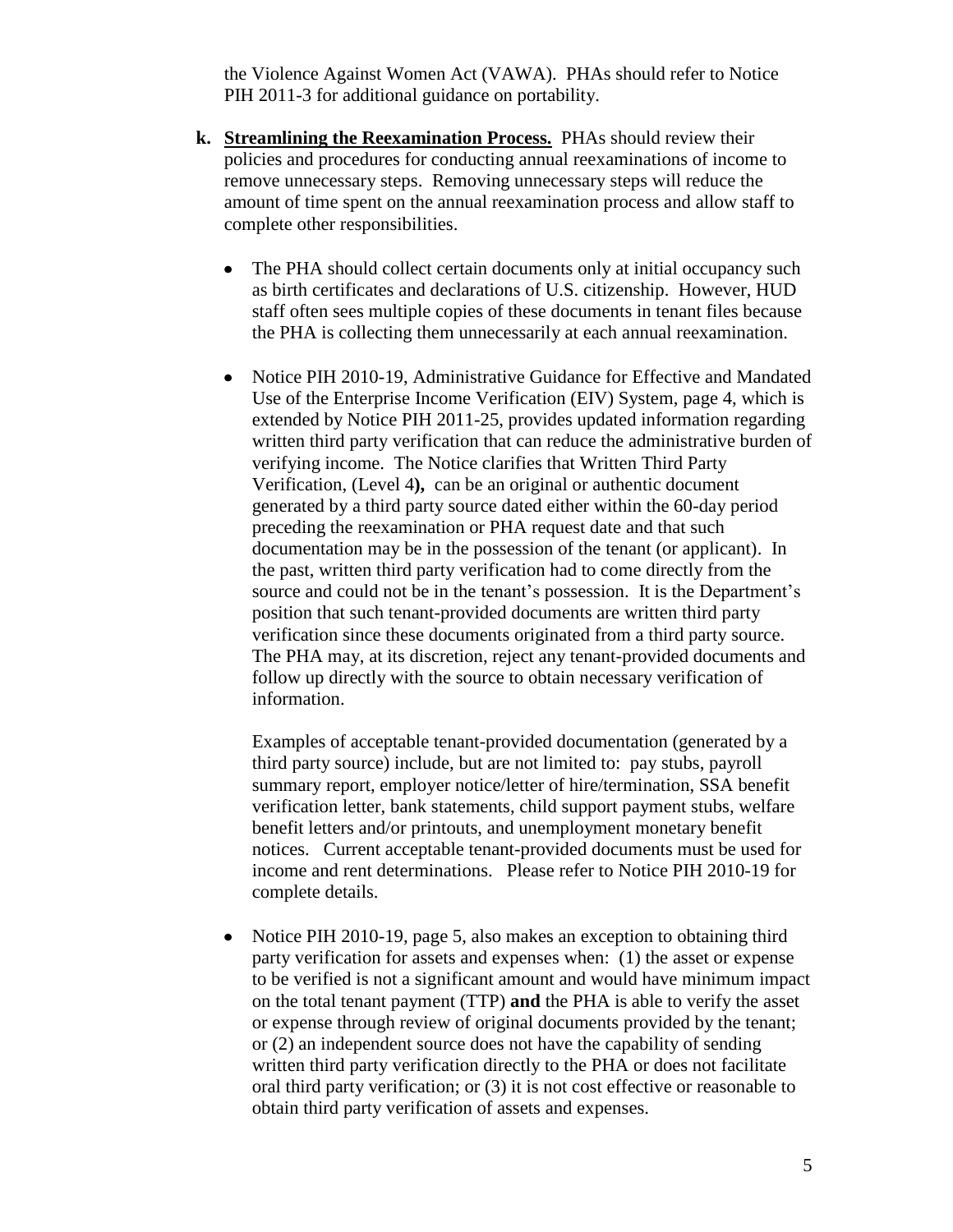- **l. Consolidation of Administrative Tasks**. PHAs who are in the same geographical area may wish to consolidate administrative functions to reduce costs. For example, one agency may have a strong group of inspectors while another agency has a strong landlord relations staff. These agencies could divide tasks to optimize time and resources.
- **m. Procurement of Supplies and Services**. PHAs could work together when procuring supplies and services to reduce cost. For example, training could be less expensive if more participants attended and the purchase of some items in bulk can cost less.
- **n. Increase the Success rate of Voucher holders**. A higher success rate of families obtaining housing results in fewer vouchers that need to be issued to achieve the same leasing goal. A high success rate reduces a PHA's administrative burden by resulting in fewer briefing sessions, HQS inspections, rent reasonableness determinations etc. PHAs may wish to consider extending search times and re-assessing payment standard adequacy among other factors to improve success rates.

4. **PHA Actions to Optimize the Amount of Administrative Fees Received.** The following is a list of actions a PHA can take to increase the amount of Administrative Fees the program receives.

- **a. Review Allocation of Program Expenses.** PHAs with more than one program (i.e., Public Housing and HCV) should review the allocation of program expenses to ensure they are accurate and reasonable. PHAs operating under Asset Management should also review the amount allocated to the Central Office Cost Center (COCC) and make adjustments where necessary.
- **b. Maximize Leasing.** The administrative fee a PHA receives is based on the number of unit months leased (UML) on the first day of each month. Therefore, it is important for PHAs to maximize their leasing potential up to their base line units under the Annual Contributions Contract (ACC), when PHA funding levels can support it, in order to receive the full amount of administrative fees. HUD Field Offices have implemented procedures to assist PHAs with monitoring their spending and leasing rates and can provide assistance with ensuring optimal leasing rates.
- **c. Fraud Recovery.** Where the PHA is the principal party initiating or sustaining an action to recover amounts from tenants that are due as a result of fraud and abuse, the PHA may retain, the greater of: (1) fifty percent of the amount actually collected from a judgment, litigation (including settlement of lawsuit) or an administrative repayment agreement; or (2) reasonable and necessary costs that the PHA incurs related to the collection from a judgment, litigation (including settlement of lawsuit) or an